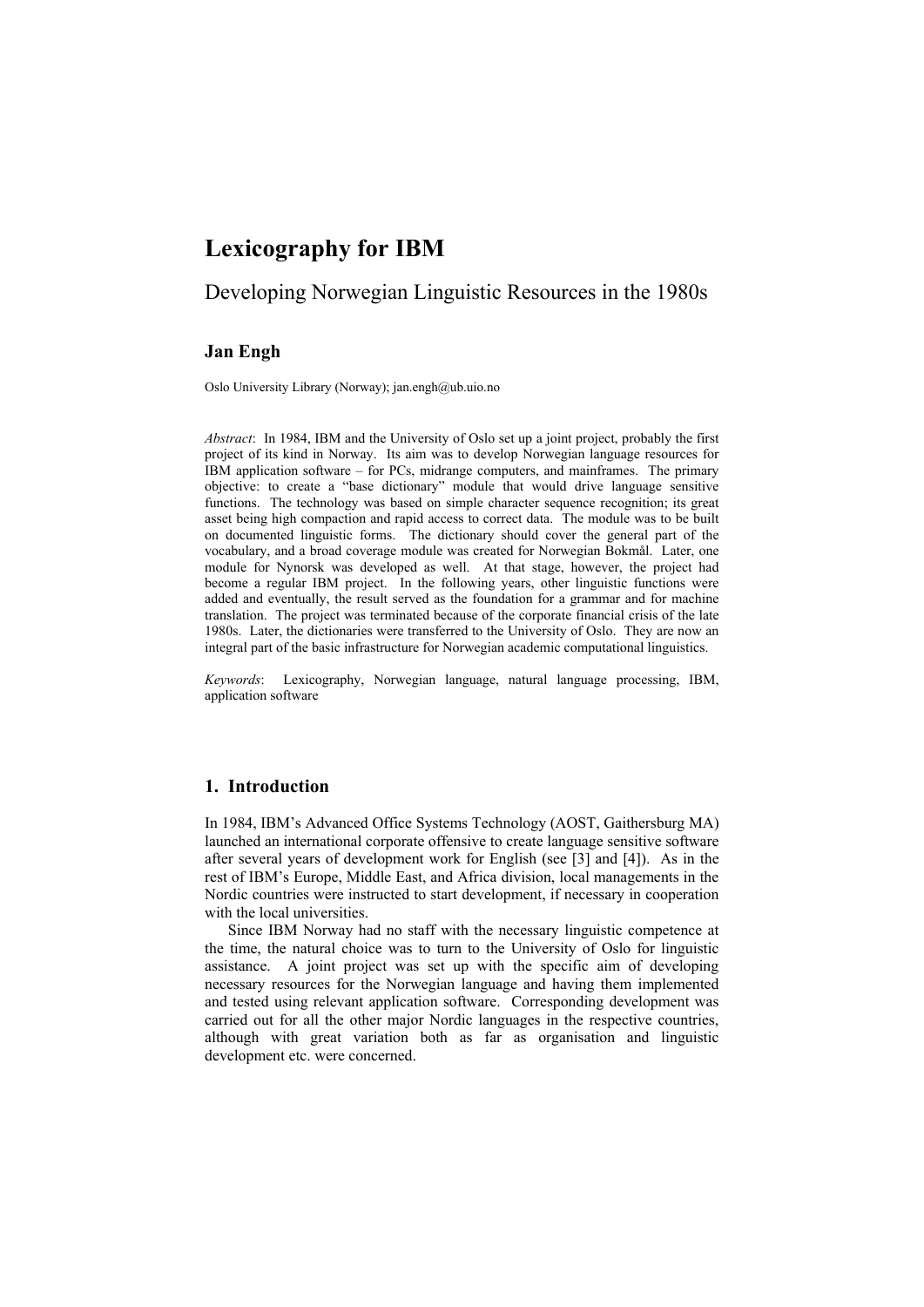To my knowledge, this was IBM's first formalized software development contract with a Norwegian university. One University of Oslo research officer was assigned to the task as project leader (Jan Engh) that later involved several assistants. A steering committee was appointed, constituted by one IBM representative (Jan Hølen), and two representatives from the University of Oslo (Even Hovdhaugen and Jo Terje Ydstie) in addition to the project leader. The project took place on IBM premises and it was 100% funded by IBM, which also had the exclusive right to the research and development results.

# **2. The Project**

The primary objective of the project, referred to internally as "the LEXIS project", was to create a linguistic component, a "base dictionary" module, for all natural language sensitive software. This module would function as an extensive "dictionary" for the analysis (recognition) of Norwegian word forms and for the generation both of alternatives to unrecognized possible words and of hyphenation points in word processing programs. Originally, the base dictionary module was intended for use in text-processing software only. Later, it was used for other types of application software as well and more components were added.

With a minimum of adaptation, the module was supposed to drive language sensitive functions in all of IBM's own application software for the embryonic PC market via midrange computers to the mainframes: Spelling checker, correct word form suggestions, and automatic hyphenation.

At this phase of development, all these functions were "unintelligent", based on simple character sequence recognition. The philosophy behind the base dictionary was that it would provide any program with documented information of the language in question. The coverage was extensive, and for instance rule-based hyphenation algorithms were to be used only for unrecognized character sequences. The great asset of the base dictionary concept was its compaction technology and the rapid access to the correct data, both extremely important factors at a time when the IBM XT (introduced 1983) came with a 256 kB memory working at a pace of 4.77 MHz.

The target group was *all* possible users. The dictionary component was not intended for office use only, but for school and everyday purposes as well. This was reflected in the coverage of the base dictionary. It should cover the general part of the vocabulary. IBM management had quite an optimistic view of how computers would penetrate into daily life.

# **3. The Base Dictionary**

#### *3.1 Vocabulary*

The vocabulary of the base dictionary contained the core lexicon of Norwegian and as much more as practically possible. All and only the forms of the word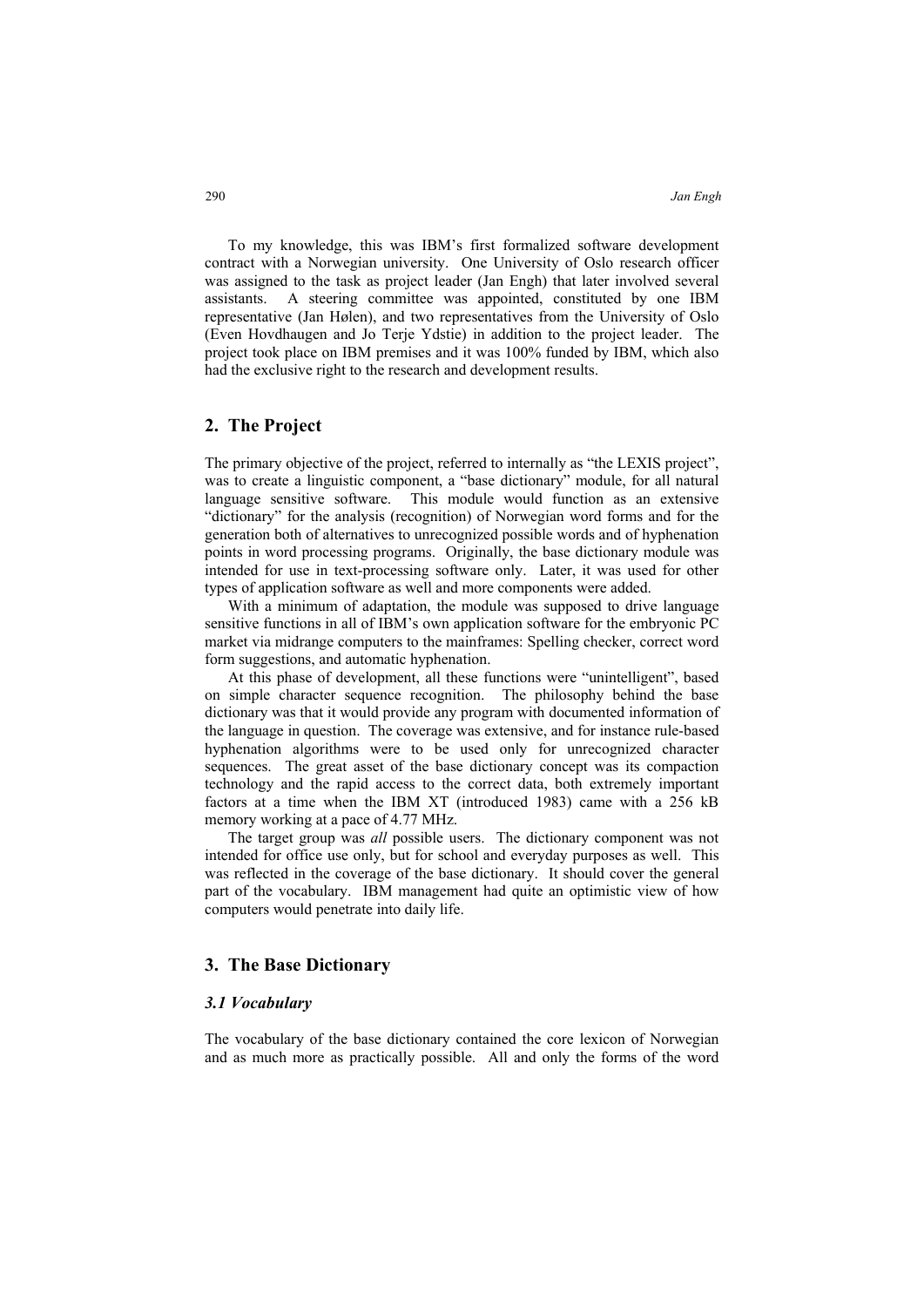types (lexemes) were included except defective forms, e.g. plural forms of most abstract words, such as *hat* 'hatred'.

In accordance with the company's policy of observing official standards and maintaining political neutrality, the official orthography as laid down by *Norsk språkråd* (The Council for the Norwegian Language) was adopted.

#### *3.2 Architecture*

The base dictionary consisted of three levels: $<sup>1</sup>$  $<sup>1</sup>$  $<sup>1</sup>$  One "ultrahigh frequency" wordlist</sup> of 204 word forms was contained in the set of words generated by a "high frequency" dictionary, which in turn was a proper subset of the word forms generated by the main dictionary. In the original English version, the ultrahigh frequency list was supposed to represent approximately 50% of the word forms in a general text. The high frequency dictionary, in turn, should cover 85%.



Figure 1. Base dictionary architecture

This general architecture for Norwegian was adopted without modifications, despite the fact that it was based on frequency data for English.

#### *3.3 Linguistic Interlude*

The frequency assumptions were not the only aspect of the base dictionary concept showing that it had been developed for the English language. There was, in fact, a clear correspondence between the technical solutions adopted and the

<sup>&</sup>lt;sup>1</sup> A detailed documentation of the input files formats, the development project history and the ensuing products can be found in Engh 1991[5]. See also [6].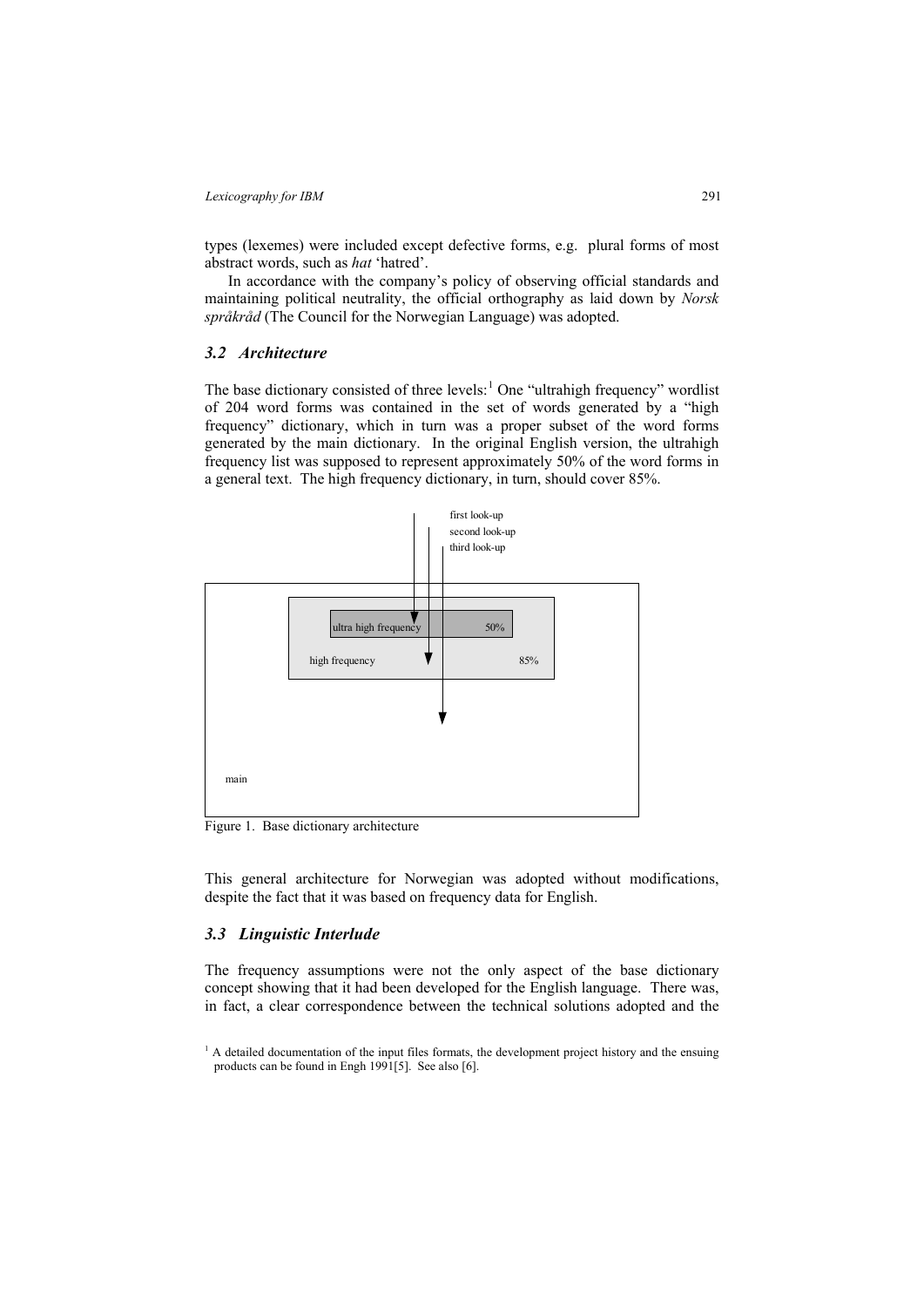particular structural characteristics of English. Or, to put it differently: From a morphology point of view, English is, by coincidence, a "simple" language that happened to be adequately catered for by the current state-of-the-art technology.

A trivial point was the fact that the set of characters allowed in the input files was the one of English,  $A - Z$ . Since all other European languages use more characters, these had to be represented as double byte characters. Less trivial were the cases where the lack of English "simplicity" could be compensated for by quantity. English has only two noun forms, singular and plural<sup>[2](#page-0-1)</sup> and a minimum of verbal forms.

| singular                               | plural |
|----------------------------------------|--------|
| car                                    | cars   |
|                                        |        |
| infinitive/present plural <i>swear</i> |        |
| present singular                       | swears |
| past                                   | swore  |
| perfect                                | sworn  |

In linguistic terms, English has a poor morphology. Norwegian, on the other hand, has four noun forms and a few more verbal forms etc. Additionally, Norwegian orthography is characterized by a certain variability; that is, each "slot" in the paradigm may be occupied by more than one form, which means that for instance a number of nouns have many more than four forms.<sup>[3](#page-0-2)</sup> Not only

| singular   |                  | plural       |  |  |
|------------|------------------|--------------|--|--|
| indefinite | <i>bil</i> 'car' | <i>biler</i> |  |  |
| definite   | bilen            | bilene       |  |  |

#### but even

| singular<br>indefinite<br>definite | <i>bok</i> 'book'<br>boka, boken | plural<br>høker<br>høkene |  |  |
|------------------------------------|----------------------------------|---------------------------|--|--|
| indefinite                         | system 'system'                  | system, systemer          |  |  |
| definite                           | systemet                         | systemene, systema        |  |  |

<sup>2</sup> The 's genitive is a suffix that can be added to almost every noun, and it is correspondingly easy to analyse and generate. This also holds for its Norwegian parallel, *s*, which may even attach to participle forms.

And then there is the Bokmål/Nynorsk problem. Spoken Norwegian is one language with a number of dialects. However, there are two different ways of writing the language, Bokmål and Nynorsk. That is, Norwegian has two written standards. In the current setting, this means two separate base dictionaries etc. [19, pp. 53-57 and 98-104] describes the relationship between Bokmål and Nynorsk for those unfamiliar with the language situation in Norway.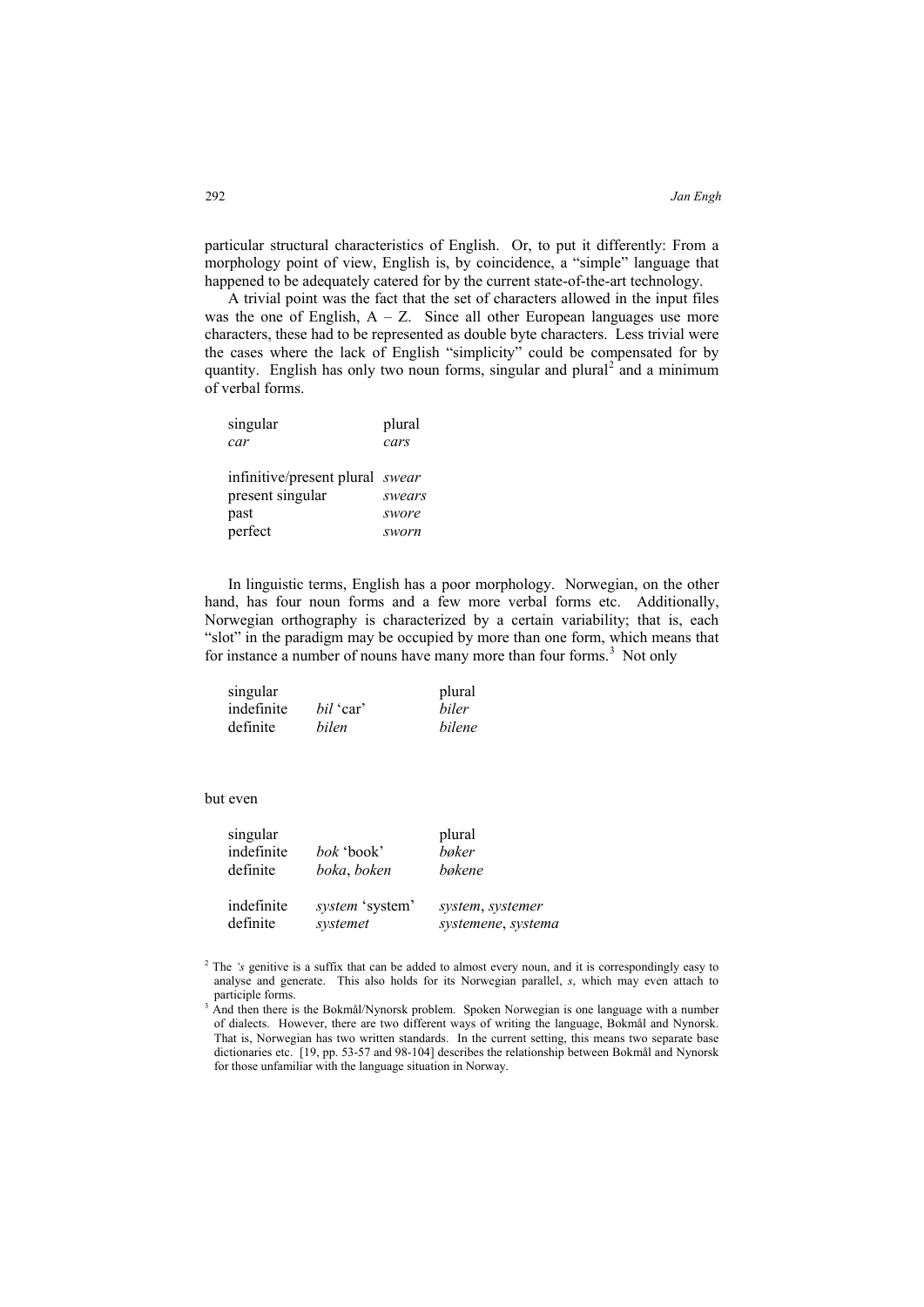or more, not to mention verb forms such as

| infinitive               | <i>sverge, sverje</i> 'swear (an oath)'  |
|--------------------------|------------------------------------------|
| present                  | sverger, sverjer                         |
| past                     | sverget, sverjet, sverga, sverja, svor   |
| perfect                  | sverget, sverjet, sverga, sverja, svoret |
| perfect plural/weak form | svergete, svergede, svorne               |

However, this can be compensated for by just adding word forms and making the dictionary bigger. In principle, this has the effect that the (English) frequency considerations behind the tripartite architecture of the base dictionary become somewhat distorted. In practice, however, the Norwegian ultra high frequency list represented no problem. As for the high frequency dictionary, it had to be based on a rough estimate, since adequate frequency data for Norwegian was not available and could not be produced within the limited timeframes of the first project. Still, relatively infrequent genitive word forms, for instance, were simply omitted from the paradigms of the *lexemes* selected based on frequency data from many sources.

To some extent, a greater quantity can even compensate for the, in theory, infinite number of compound words of Norwegian. In written English, compounds are, in general, sequences of separate words, whereas Norwegian compound words, in contrast, constitute single complex words with other possible words as their constituents. In the English dictionary, *red* and *wine* has two entries, which also cover *red wine*. The Norwegian dictionary needs three entries: *rød* 'red' *vin* 'wine', and *rødvin* 'red wine' with the same inflected forms as *vin*. One apparent solution is to introduce a rule to combine constituents, which, in fact, was an option in the base dictionary format. There are, however, two main reasons why one should not adopt such a solution. One relates to possible applications (see below); the other is of a direct linguistic nature.

In addition to the simple juxtaposition type mentioned above. Norwegian exhibits far more complicated systems in multiple compounds (see [11, pp. 71f]). For instance, the emerging S and the disappearing E linking the main constituents pertaining to various different classes of lexemes: On the one hand, *vinglass* 'wineglass', and *krystallvinglass* 'wineglass made of crystal', but *rødvinsglass* 'glass for red wine' with an *s*. On the other hand, *lasteskip* 'cargo ship', and *diesellasteskip* 'diesel cargo ship', but *tørrlastskip* 'dry-cargo ship' without the *e*. No simple expansion of any dictionary can compensate fully for this type of occurrence.

# *3.4 Input Files*

For both the main dictionary and the high frequency dictionary, the linguistic input files consisted of one stems file and several auxiliary files, of which the endings file was the most prominent (see [2]).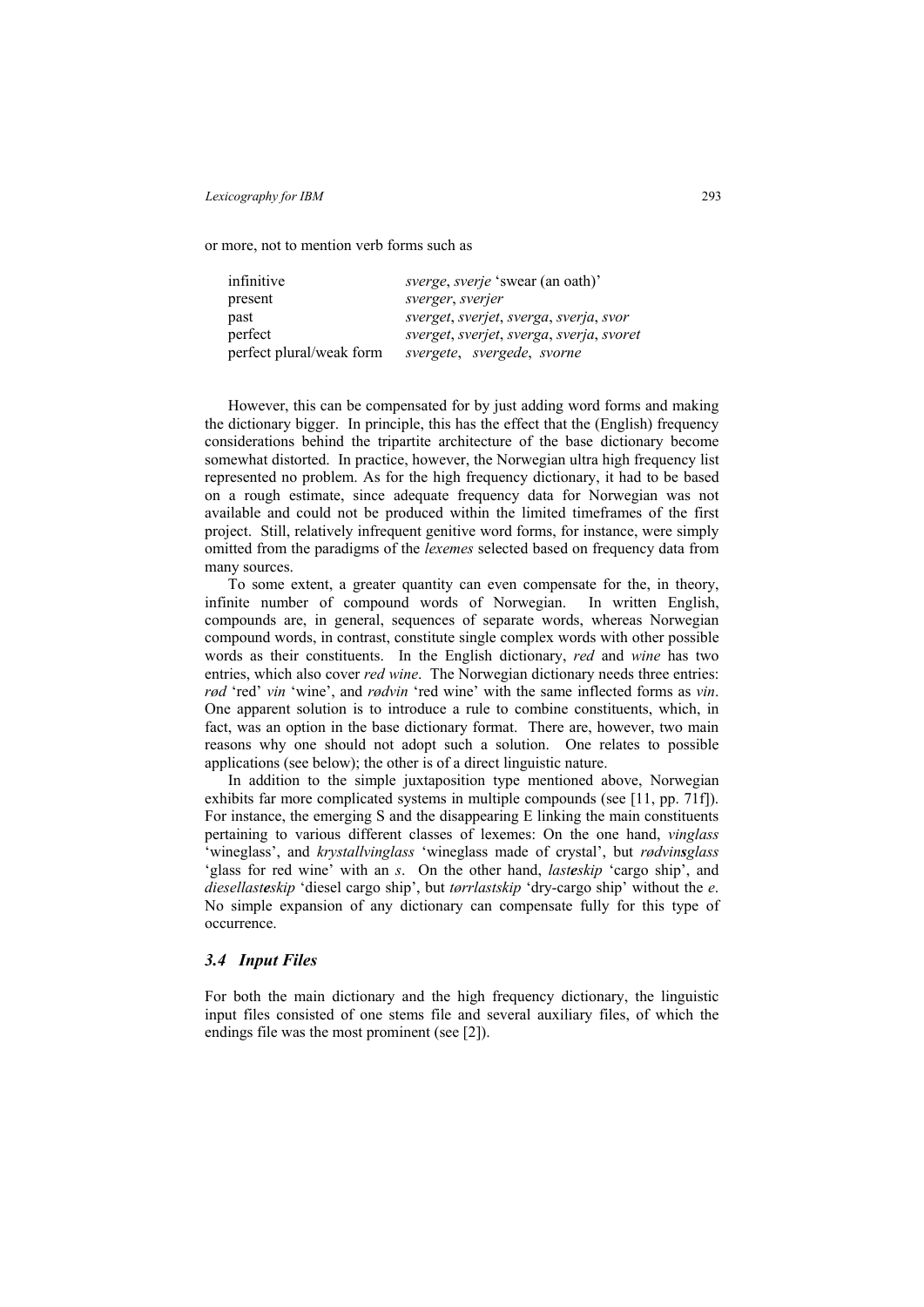294 *Jan Engh* 

#### **3.4.1 Stems File**

From a linguistic point of view, a word is analyzed as a stem plus optional affixes (derivation or inflection). For instance, the Norwegian verb *bile* 'go by car; drive' contains the stem *bil* 'car' plus the infinitive suffix *e*. The noun *bile* 'axe', on the other hand, has the stem *bile*. Meaningfulness is a requirement. However, the base dictionary was *not* organized according to this linguistic principle. A stem in the stems file was a technical stem, which might or might not coincide with the linguistic stem. It had to be a valid word form, though, which meant that *bil* would represent both the noun *bil* and the verb and noun *bile* in the stems file. This had rather peculiar consequences for the analysis and inclusion of the Norwegian vocabulary, as will be shown below.

The stems file had the following format:

| NORSK2         | DTCT. | D1 |          | V 150 Trunc=150 Size=33015 Line=7883 Col=1 Alt=0                                                                                 |       |
|----------------|-------|----|----------|----------------------------------------------------------------------------------------------------------------------------------|-------|
| $====$         |       |    |          |                                                                                                                                  |       |
|                |       |    |          | $1 \dots + \dots 10 \dots + \dots 20 \dots + \dots 30 \dots + \dots 50 \dots + \dots 60 \dots + \dots 70 \dots + \dots 80 \dots$ |       |
| finn           |       |    |          | $0$ ONV O ØcING ØcV1 Øc11                                                                                                        | 07883 |
| $(- - -)$      |       |    |          |                                                                                                                                  |       |
| fins           |       |    | $\Omega$ | $0$ JV $\ldots$ $\ldots$ $\ldots$ $\ldots$ . B                                                                                   | 07898 |
| finsk          |       |    | 0        | 0JA ØJ11                                                                                                                         | 07899 |
| Finske bukt    |       |    | 0        | 0NA ØF3B                                                                                                                         | 07900 |
| fint bygd      |       |    | $\Omega$ | 0J0 0J11                                                                                                                         | 07901 |
| fint føl en de |       |    | 0        | 0J0 ØJs                                                                                                                          | 07902 |
|                |       |    |          |                                                                                                                                  |       |

Figure 2. Sample of stems file

Every record contained information about one "stem" and other word forms derived from the stem and the endings indicated. The stems were written from the first column, in EBCDIC with non-English characters represented as described in an auxiliary file. " " represented a hyphenation point. (In later versions, the possibility of preferred hyphenation points was introduced.) In the following columns, additional information was stored. Columns 41-44 contained information about confusable stems, while column 45 was reserved for grade level information in the US English version. Columns 46-53 contained part of speech information ("N" for 'noun', "V" for 'verb', "J" for 'adjective' etc.), and column 61 was reserved for a word compounding flag. From column 63 to the end of the record, optional information was entered about the word forms that could be derived based on the stem.

As for the compounding flags, they indicate whether a given word form could appear as the constituent of another – compound – word. Additionally, each ending associated with the stem carried such a flag, indicating the combinability of the derived word form. Based on this information, compound words not represented in the dictionary were supposed to be recognized.<sup>[4](#page-0-3)</sup> There was a limited set of possible combinability values: "B" 'back or isolated', "O" 'offset

<sup>&</sup>lt;sup>4</sup> Originally, this component was intended for both analysis and generation of compound words, e.g. even for the spelling aid window, see [13] and [14]. It was, however, completely unsuitable for the latter purpose, and was never used for generation in any software for Norwegian.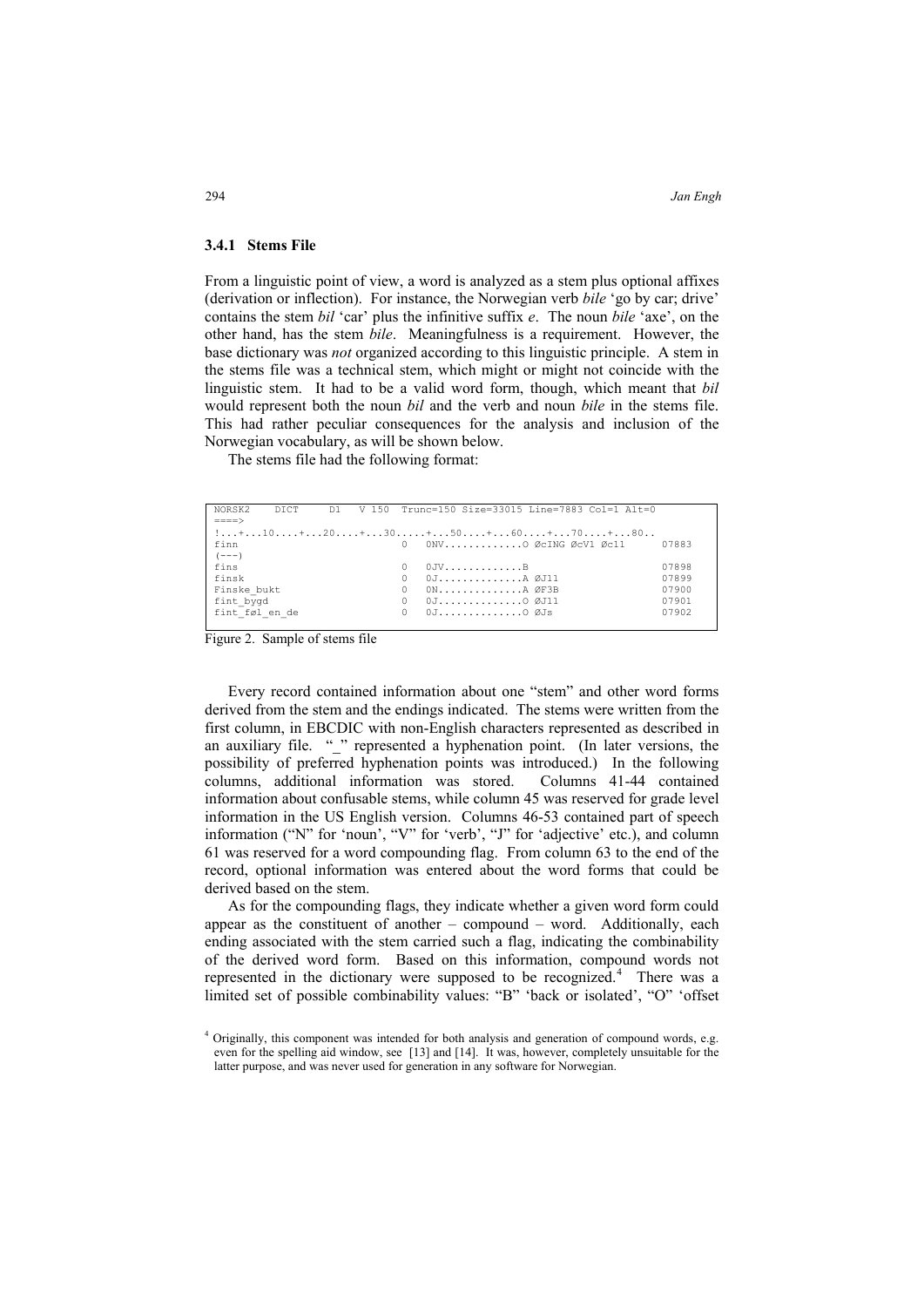(i.e. cannot be a constituent of a compound word)', "F" 'front or middle', "A" 'anyplace', and four more. This was a simplistic, yet extremely powerful device – to the extent that it ought to be heavily restricted. Only a very limited use of the compounding flags was made for Norwegian. (With the extra precaution that the spelling checker of the application program would only consider words of considerable length as possible constituents.)

Column 63 etc. contained information about all the words derivable from the stem. Most of it in was provided in a shorthand writing as "implied endings", i.e. codes representing sets of endings. These implied endings were declared in the endings file.

#### **3.4.2 Endings File**

The endings of the endings file were technical suffixes, parallel to the technical stems of the stems file.

```
NORSK2 LEXISEND A1 F 80 Trunc=80 Size=1494 Line=0 Col=1 Alt=0
====> 
!...+....1.... +....2....+....3....+....4....+....5....+....6....+....7.. 
* * * Top of File * * * 00000 
ØcJ1 e t ere est este s es eres estes 00001 
 >J AJ AJ AJ J J J J J 00002 
 >>O O O O O O O O O 00003 
      © t ere est este es eres estes 00004<br>
⊳JAJAJAJJJJJJJ O0005
      >J AJ AJ AJ J J J J 00005 
      >>O O O O O O O O 00006
```
Figure 3. Sample of endings file

Every three-line "paragraph" constituted the record of an implied ending set. In the first columns, the name of the set was given with an initial  $\varnothing$  character. From column 10, the endings were listed. On the second line, the part of speech for each stem plus ending was given (a word *pene* is an adjective, >J, *pent* an adverb or an adjective, >AJ, etc.). For practical reasons, they were both marked as  $offset. >0.$ 

#### **3.4.3 Additional Auxiliary Input Files**

Several additional auxiliary files were to be created. Some were of a linguistic nature such as those containing the 60 most frequent endings, information about hyphenation of endings, alternative representation of sounds, and characters, while others had a strictly technical content.

#### *3.5 No Duplicates*

The unfolded result (i.e. all the stems and the word forms generated by means of the stems and the endings) had to be free from duplicates. That is, one word in the sense of 'sequence of characters' should be represented only once, regardless of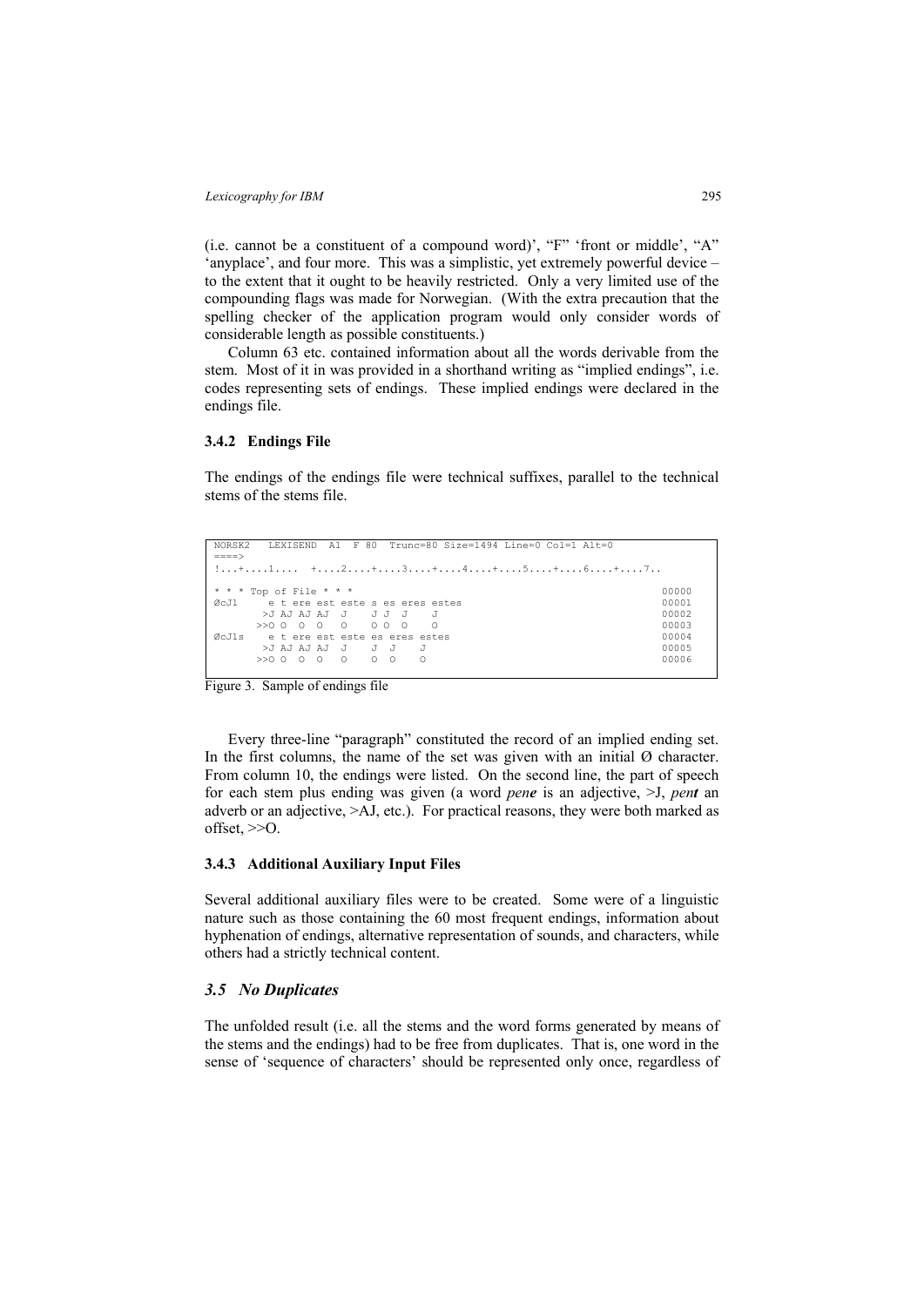possible multiple meanings. This was important in order to save space, facilitating the compaction process and making recognition more efficient and precise. To implement the no duplicate requirement, a huge and complicated puzzle work was necessary. In fact, both the development of appropriate implied endings and the classification of the vocabulary by means of the result constituted a time-consuming activity. (See [5, pp. 12-18].)

#### **4. Preconditions and Implementations**

A complete development environment was provided by AOST for the developmental work, which was carried out on a 370 mainframe under VM/CMS. Initially, AOST even provided an electronic corpus, based on IBM business correspondence in Norway. Obviously, it was totally unbalanced and turned out to be of little value. Since no extensive machine-readable linguistic material for Norwegian was freely available at that time,<sup>[5](#page-0-1)</sup> development continued by including all words found in accessible printed frequency material and words pertaining to all relevant lexical spheres (colors, parts of the body, kinship and construction terms etc.) were systematically entered. To extend the coverage further, the developers' private documents and all accessible company documents were regularly passed through the updated spelling checker to detect candidate words. Dictionaries were consulted, never copied. (It was a strict requirement that other authors' copyrights were not infringed upon.) Moreover, a considerable amount of information was required that could not be found in any dictionary such as defective forms. This was produced by the project group.

After successful test building, all source files were shipped to Gaithersburg for the final build and implementation in application software: *DisplayWrite* (later, even in lower end software such as *WritingAssistent* and in specialized composition software). Finally, the dictionaries had to be tested for each software release at IBM Norway. The project group established a special corpus of texts for this purpose.

# **5. History and Strategic Figures**

The project started in the summer of 1984. The first phase ended one year later. The subsequent phases of the project were carried out as a regular IBM research and development project. Although the *formal* ties to the University of Oslo were severed, close informal ties were kept in view of recruitment. (24 linguists

<sup>&</sup>lt;sup>5</sup> There were a few insignificant and scattered resources at the University of Oslo and Bergen in the early 1980s. However, they were inaccessible for an industry development project such as the one of IBM. Additionally, there was the machine-readable manuscript of *Bokmålsordboka* (a medium size monolingual dictionary) which was not yet finished in its first version [16],. However, *Bokmålsordboka* was inaccessible to the IBM project. Several years later, the right to use the electronic manuscript was acquired for IBM Norway internal use only. Still, it was never utilized for development purposes, only as test bed for a separate experimental linguistic database format, *WordSmith*, see [1].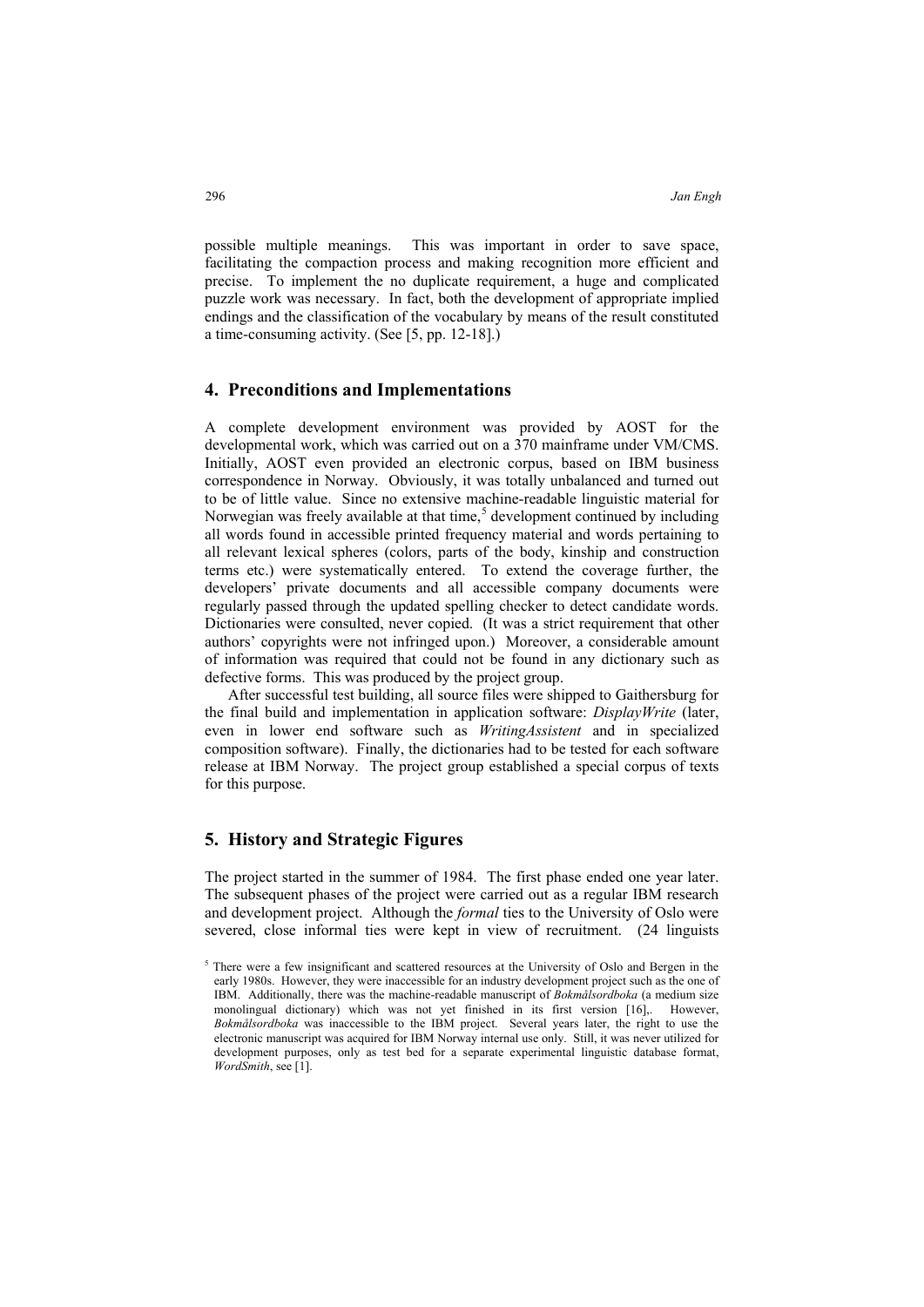worked for the group, part-time or full-time for shorter or longer periods. (See  $[12]$ .)

At the end of the first phase, the base dictionary contained 30,972 stems; the number of unique word forms generated was 292,190 - much more than existed at the base of the linguistic functions of any competitor at that time. Yet, this dictionary size was still far from ideal for a language considerably more inflected than English, although a significantly higher number of lexemes than 30,972 were covered due to the great quantity of homonyms. (The limited use of the compound recognition device expanded the total number of word forms covered even more.) Only Norwegian Bokmål was catered for during the first phase of the project. There were five subsequent Bokmål releases in all. The last main dictionary (1989) contained 51,292 stems, generating 487,166 unique word forms.

A parallel development program for Nynorsk started in 1988. Due to linguistic factors, the Nynorsk resources had to be created almost from scratch. No simple conversion of linguistic data from one written standard to the other was possible. The second and final release for Nynorsk (1990) had a base dictionary of 92,787 stems, generating 3[6](#page-0-3)0,680 unique word forms.<sup>6</sup>  $\overline{a}$ 

#### **6. The Need for an Implemented Morphology**

In a subsequent phase, IBM wanted to develop new dictionary functions. Now, this was problematic, as the base dictionary was not properly organized from a linguistic point of view. That is, the information provided by the base dictionary did not indicate to which lexeme or lemma a given word form belonged. Cf. the case of *bil* 'car' and *bile* 'axe' above, which were recognized because of the very same "technical" stem. Thus, a genuine morphology and a corresponding lexicon had to be establish as a bridge between the word form recognition component of the base dictionary and, for instance, a synonym dictionary: Its main components were the lexicon input file and the inflection input file.

| NOB UTV<br>CLASS<br>A1<br>$====$                                                              | F 50 Trunc=50 Size=34 Line=0 Col=1 Alt=3 |       |
|-----------------------------------------------------------------------------------------------|------------------------------------------|-------|
| $! \ldots + \ldots 1 \ldots + \ldots 2 \ldots + \ldots 3 \ldots + \ldots 4 \ldots + \ldots >$ |                                          |       |
| * * * Top of File * * *                                                                       |                                          | 00000 |
| bygg                                                                                          | 800                                      | 00001 |
| bygg                                                                                          | 890                                      | 00002 |
| byggaks                                                                                       | 804                                      | 00003 |
| byqqbrød                                                                                      | 800                                      | 00004 |
| byggdyrking                                                                                   | 900                                      | 00005 |
| bygge                                                                                         | 031                                      | 00006 |

Figure 4. Sample of lexicon input file

The structure of these files was very simple. In the lexicon input file, the lemma forms (the singular indefinite forms of nouns, the infinitive of verbs etc.)

<sup>&</sup>lt;sup>6</sup> The low number of unique word forms compared to the number of stems is mainly due to the fact that only proper names have a genitive form in official Nynorsk orthography, not nouns in general as in Bokmål.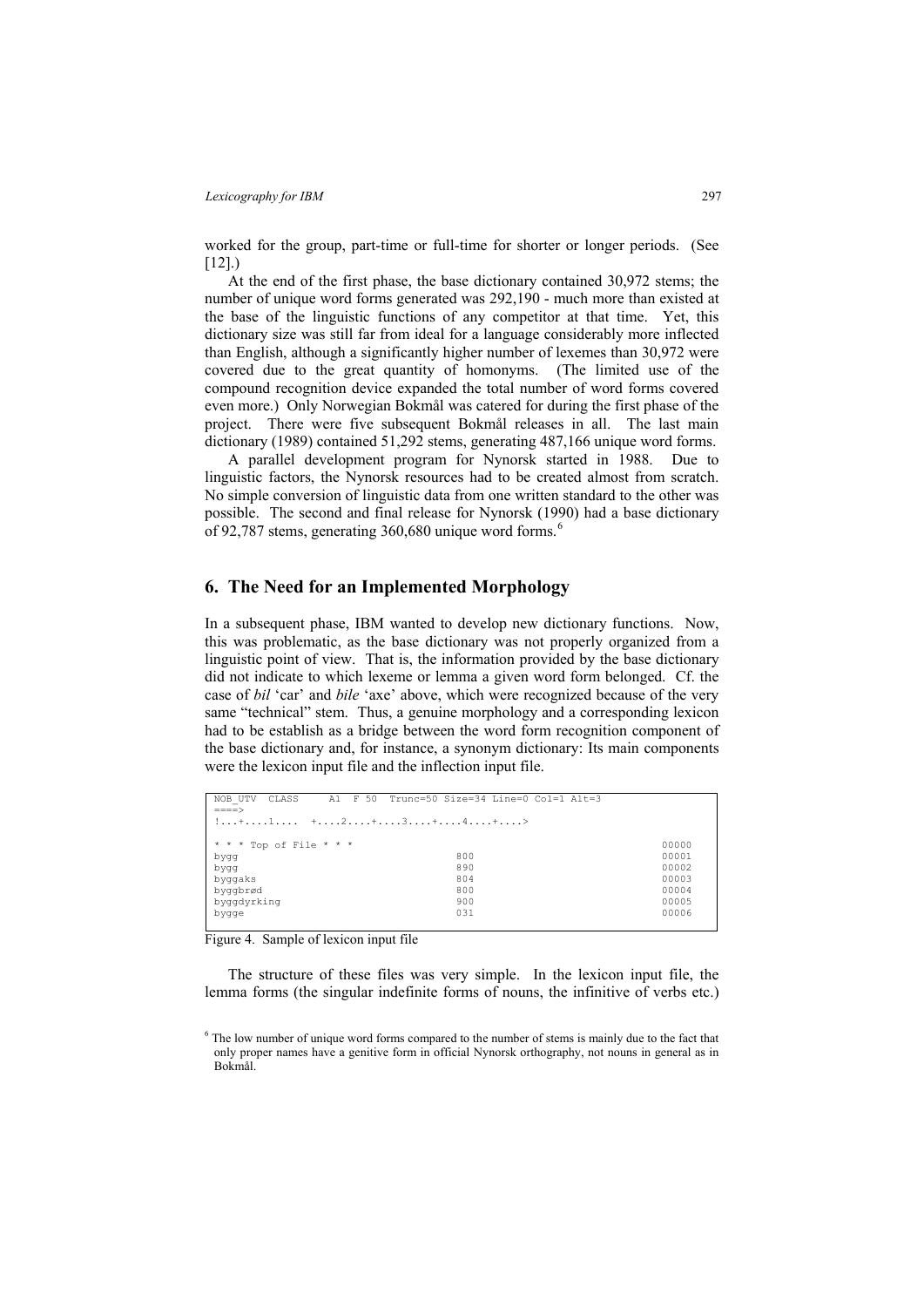were listed with a code referring to an entry in a paradigm, which was given in the inflection input file. For example, *bygg* 'building; construction site' is inflected according to the paradigm Ø800, while *bygg* 'barley' is inflected according to Ø890, the verb *bygge* 'build; construct' according to Ø031 etc.

In its fifth and last commercial release, the Bokmål morphology contained 65,128 lemmata and 705 paradigms (1989). In the version ready when the entire project was terminated (1991), this had been expanded to a total of 121,577 lemmata. As for the Nynorsk files, the second and last release (1990) contained 110,412 lemmata and 576 paradigms.

| NOB6           | TABLE                        | A1 | F 50 | Trunc=50 Size=7540 Line=782 Col=1 Alt=0 |  |       |
|----------------|------------------------------|----|------|-----------------------------------------|--|-------|
| $===>)$        |                              |    |      |                                         |  |       |
|                | $!+1$ +2+3+4+>               |    |      |                                         |  |       |
|                | *neutr fullst N1 <tak></tak> |    |      |                                         |  | 00781 |
|                | Ø800 Ø<br><b>NORNN</b>       |    |      |                                         |  | 00782 |
| 01             |                              |    |      |                                         |  | 00783 |
| $02$ et        |                              |    |      |                                         |  | 00784 |
| 03             |                              |    |      |                                         |  | 00785 |
|                | $04a$ , ene                  |    |      |                                         |  | 00786 |
| 05s            |                              |    |      |                                         |  | 00787 |
|                | 06 ets                       |    |      |                                         |  | 00788 |
| $07 \text{ s}$ |                              |    |      |                                         |  | 00788 |
| 08             | as, enes                     |    |      |                                         |  | 00788 |
|                |                              |    |      |                                         |  |       |

Figure 5. Sample of inflection input file

The development software and the test-building environment for the morphology were developed in cooperation by AOST, the Centro Científico de IBM (Madrid), and by the Norwegian lexicography group during the first quarter of 1986. This sub-project was carried out via VNET, IBM's own network system in the 1980s. VNET made it possible to run continuous working sessions between persons in different locations, in this case Bethesda (MA, USA), Madrid, and Oslo. In general, VNET was extensively used during the entire project period. There was contact between all the linguistic groups of Europe and the Middle East and the US laboratories more or less on a daily basis with a two-way flow of technical and linguistic information.

#### **7. New Dictionary Functions**

The implemented morphology made it possible to create a "morphology window", where the declension or conjugation of a given word form in a text could be displayed. This feature had a great educational potential, since the end user had the possibility to swap between linguistic modules (Norwegian, English, German, etc.). More importantly, the morphology paved the way for a synonyms function. Two extensive synonym dictionaries were created from scratch by the IBM Norway linguist group, one for Bokmål and one for Nynorsk.

The latter edition was the largest, containing approximately 25,000 entries, corresponding to a mid-size printed dictionary. The objective of the synonym dictionaries was to help the end user to write better Norwegian. There were two reasons why the synonym dictionaries had to be developed: The existing (printed)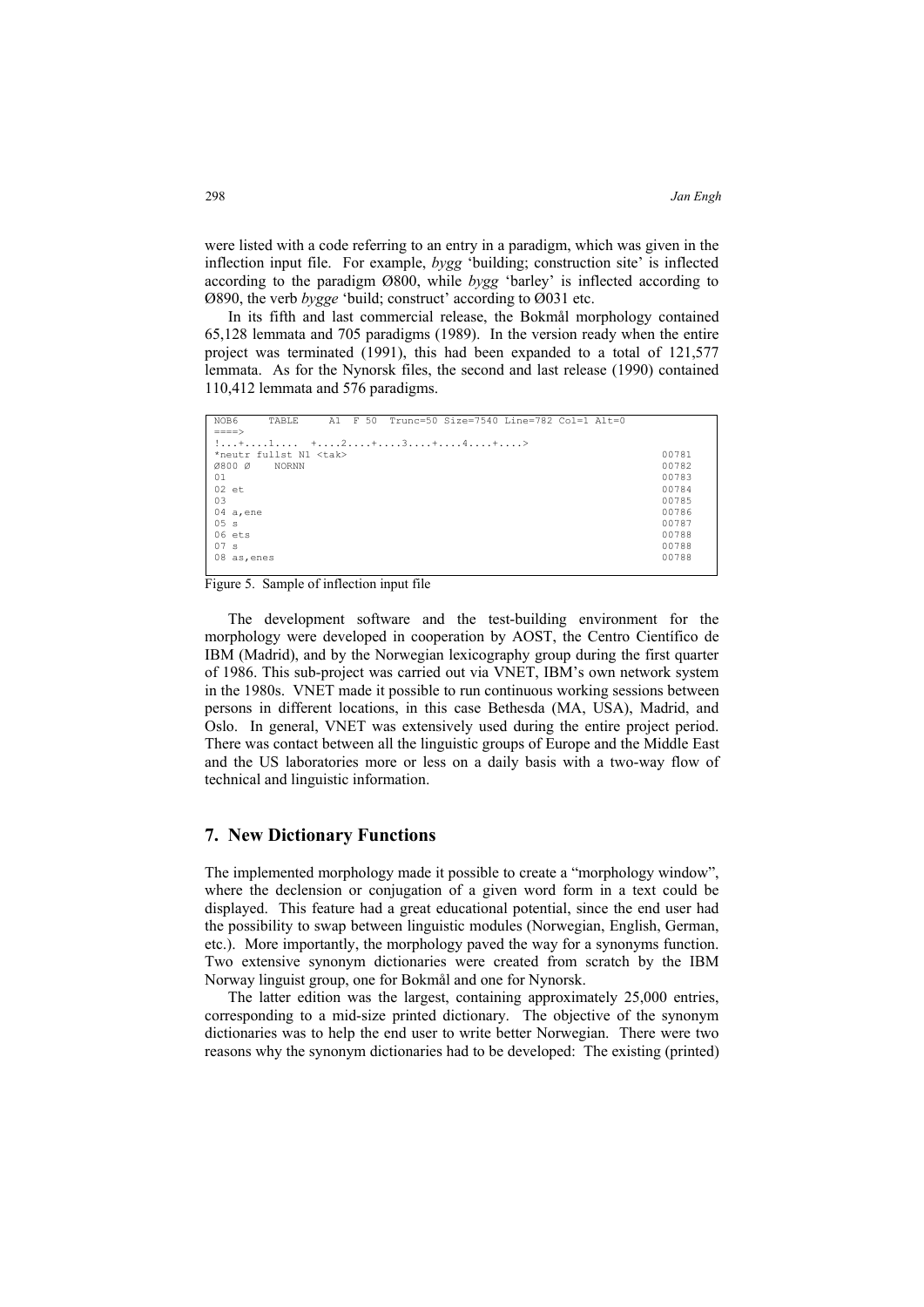dictionaries had been edited mainly in view of solving crossword puzzles, i.e. not to help the users improve their writing. In addition, unlike the case with other language communities, IBM could not purchase them.

```
NYNORSK IBM SYN A1 V 80 Trunc=80 Size=267 Line=91 Col=1 Alt=0
=!...+....1....+....2....+....3....+....4....+....5....+....6....+....7.. 
akta:j gjæv, god, høgvørd. 00089
akte:v 00090 
 ta omsyn til, leggje vekt på, anse, ense, merkje seg, 00091 
   vere merksam på;<br>vare merksam på;<br>a stor vørnad for respektere, ære, heidre, vørde, tykkie om, 00093
   ha stor vørnad for respektere, ære, heidre, vørde, tykkje om, 00093 
 synast om; 00094 
 verdsetje, vurdere, mæte, skatte, estimere; 00095 
 vilje, emne på, rekne med å, tenkje, tenkje på, ha i sinne, 00096 
 intendere. 00097 
<C seg> 00098
       vare seg; 00099 
      etle seg;
vilje; 00101
```
Figure 6. Sample of synonyms input file

Additionally, rules for algorithmic hyphenation were implemented and a variation representation prototype was developed, exploiting the vacant grade level indicator for US English. It indicated to which level within a given written standards of Norwegian a word belonged, e.g. "radical" vs. "moderate" Bokmål. However, this particular feature was never implemented in any product.

# **8. Linguistic Challenges**

During the technical development, the project group spent much time and effort clarifying the linguistic norm – not at all a trivial matter as far as the Norwegian language is concerned. One complicating factor was the inherent variability that characterizes Norwegian in contrast to most other languages, although the main cause was undoubtedly the surprisingly incomplete and incoherent standardization of the language in general. In innumerable cases, the *Norsk språkråd* had to be consulted – also for the benefit of Norwegian normative grammar. See [8]

## **9. Further Development and Market Considerations**

The twin morphologies were later used as a basis for further "intelligent" linguistic functions (grammar and style critiquing) and stand-alone software (machine translation). That is another story (documented in [10]). Neither did materialize as products, due to the financial crisis that shook IBM in the late 1980s. At that time, entire development areas were eliminated, no matter their quality or state of progression. In the case of the linguistics development, one reason for its termination may have been that IBM's own word processing software, the *DisplayWrite* products, which never sold well, despite their comprehensive dictionary features. IBM sales representatives never understood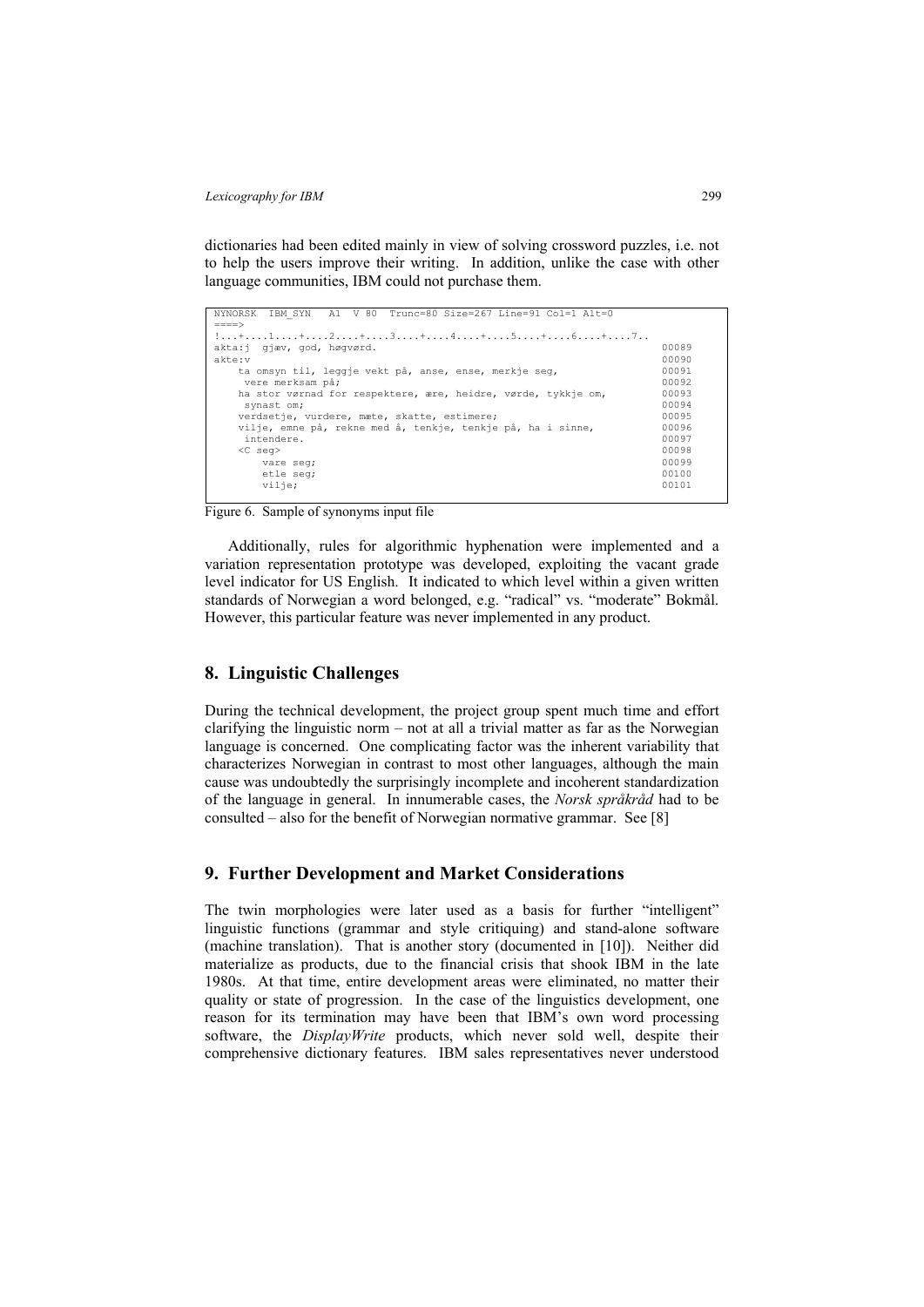this asset, and more importantly: They had no special incentive to promote them. The project failed to finance itself during the development period, and by the end of the 1980s, the days of very long-term investments in American software industry were gone.

# **10. Concluding Remarks**

The entire IBM linguistic effort was a broad front offensive. At a time when other companies and academia contented themselves with creating linguistic toy systems that did not scale up, IBM went for full-scale development, covering language in general. At a regular pace, development advanced from the lexicographic basics to state-of-the-art computational grammar. (See[15]) Moreover, equally important, every language of at least the size of Icelandic saw almost parallel development. This was, in fact, the first worldwide investment by a private company in the area of multilingual natural language processing.

When IBM finally quit linguistic development for Norwegian, after almost 8 years of intense work (see [7]), AOST's successor sold the penultimate version of the lexicon and the morphology to a publisher, while IBM Norway transferred the most recent files to the University of Oslo for a symbolic sum. Today, they are part of the basic infrastructure of academic computational linguistics in Norway.<sup>[7](#page-0-3)</sup>

### **Acknowledgments**

I extend a special thanks to Diana Santos who read the draft and to Stig Johansson and Per Vestbøstad for clarification of facts.

# **References**

- [1] Baustad, Jostein: 1992, "Automatisk analyse av maskinleselige ordbøker til bruk i en orddatabase" 'Automatic analysis of machine readable dictionaries for the creation of a word database'. In Fjeld, Ruth Vadtvedt (ed.): *Nordiske studier i leksikografi. Rapport fra Nordisk konferanse i leksikografi i Oslo, mai 1991*. (*Skrifter utgitt av Nordisk forening for leksikografi* 1) Oslo: Nordisk forening for leksikografi, 423-431.
- [2] Casajuana, Ramón: 1989, LEXIS input files. A comprehensive description. TESTBLD. A user guide. Unpublished paper, Centro Científico de IBM, Madrid.
- [3] Convis, Danny B., Glickman, David, and Rosenbaum, Walter S.: 1982, "Alpha content match prescan method for automatic spelling error correction". United States Patent 4,328,561.
- [4] Convis, Danny B., Glickman, David, and Rosenbaum, Walter S.: 1983, "Instantaneous alpha content prescan method for automatic spelling error correction". United States Patent 4,355,371.
- <sup>7</sup> See [18], [17], [9], and the following pointers (1 December 2008): http://www.dokpro.uio.no /ordboksoek.html; http://www.hf.uio.no/tekstlab/innsyn/norsk.html; http://www.edd.uio.no /prosjekt/ordbanken/